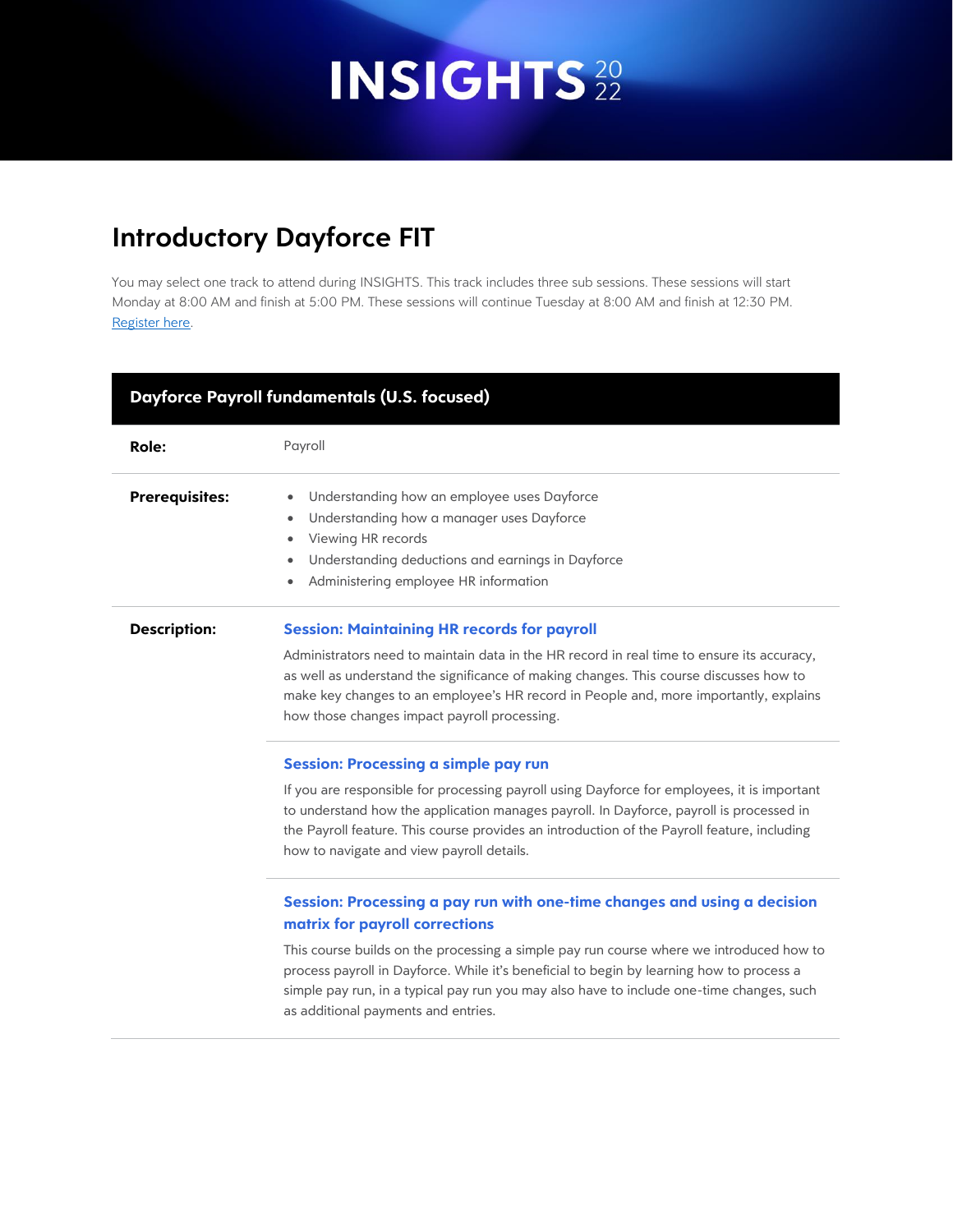### **Introductory Dayforce FIT**

| Dayforce Payroll year-end (U.S.) |                                                                                                                                                                                                                                                                                                                                                                                                                                                                                                                                                                                                      |  |  |
|----------------------------------|------------------------------------------------------------------------------------------------------------------------------------------------------------------------------------------------------------------------------------------------------------------------------------------------------------------------------------------------------------------------------------------------------------------------------------------------------------------------------------------------------------------------------------------------------------------------------------------------------|--|--|
| Role:                            | Payroll                                                                                                                                                                                                                                                                                                                                                                                                                                                                                                                                                                                              |  |  |
| <b>Prerequisites:</b>            | Understanding how an employee uses Dayforce<br>Understanding how a manager uses Dayforce<br>$\bullet$<br>Viewing HR records<br>٠<br>Administering employee HR information<br>$\bullet$<br>Understanding earnings and deductions in Dayforce<br>٠<br>Maintaining HR records for payroll (U.S.)<br>٠<br>Processing a simple pay run (U.S.)<br>٠<br>Processing a pay run with one-time changes and corrections (U.S.)<br>٠<br>Using a decision matrix for payroll corrections (U.S.)<br>$\bullet$                                                                                                       |  |  |
| <b>Description:</b>              | <b>Session: Maintaining your Payroll setup (U.S.)</b><br>This course focuses on the payroll-related maintenance tasks that you will perform<br>regularly after your company has gone live on the Payroll module of Dayforce. These<br>maintenance tasks will ensure that your payroll setup remains accurate, current, and<br>aligned with your growing business needs.                                                                                                                                                                                                                              |  |  |
|                                  | Session: Auditing your payroll for quarter-end and year-end success (U.S.)<br>Auditing your payroll is one of the best ways to ensure an accurate payroll, accurate<br>quarterly filings, and ultimately, accurate annual tax forms for your employees.<br>Successfully auditing your payroll throughout the year helps reduce the risk of penalties<br>and fines associated with incorrect or late tax filings. This course teaches you how to<br>resolve errors by using quarterly and annual reports to troubleshoot potential issues that<br>may impact your tax filings and employee tax forms. |  |  |
|                                  | <b>Session: Processing year-end tasks for payroll (U.S.)</b><br>Are you responsible for processing year-end payroll using Dayforce? A successful year-<br>end begins with the proper preparation. This course describes how to review important<br>dates and compliance changes, verify and set up your company's year-end configuration,<br>and prepare your year-end tax forms for filing (including W-2s and 1099s).                                                                                                                                                                              |  |  |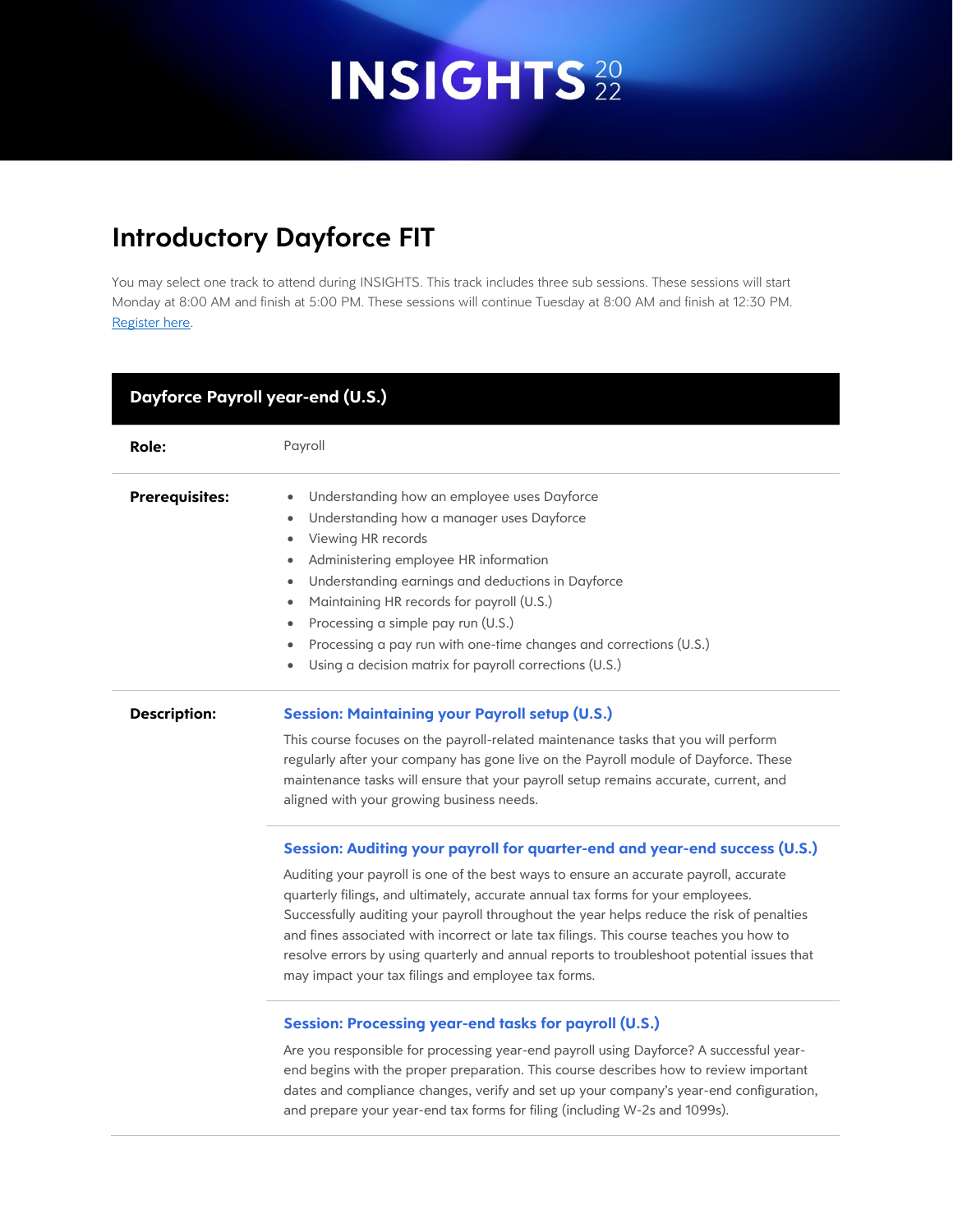### **Introductory Dayforce FIT**

| <b>Dayforce Payroll year-end (Canada)</b> |                                                                                                                                                                                                                                                                                                                                                                                                                                                                                                        |  |  |
|-------------------------------------------|--------------------------------------------------------------------------------------------------------------------------------------------------------------------------------------------------------------------------------------------------------------------------------------------------------------------------------------------------------------------------------------------------------------------------------------------------------------------------------------------------------|--|--|
| Role:                                     | Payroll                                                                                                                                                                                                                                                                                                                                                                                                                                                                                                |  |  |
| <b>Prerequisites:</b>                     | Understanding how an employee uses Dayforce<br>$\bullet$<br>Understanding how a manager uses Dayforce<br>Viewing HR records<br>٠<br>Administering employee HR information<br>٠<br>Understanding earnings and deductions in Dayforce<br>۰<br>Maintaining HR records for payroll (Canada)<br>$\bullet$<br>Processing a simple pay run (Canada)<br>$\bullet$<br>Processing a pay run with one-time changes and corrections (Canada)<br>۰<br>Using a decision matrix for payroll corrections (Canada)<br>٠ |  |  |
| <b>Description:</b>                       | <b>Session: Maintaining your Payroll setup (Canada)</b><br>This course focuses on the payroll-related maintenance tasks that you will perform<br>regularly after your company has gone live on the Payroll module of Dayforce. These<br>maintenance tasks will ensure that your payroll setup remains accurate, current, and<br>aligned with your growing business needs.                                                                                                                              |  |  |
|                                           | <b>Session: Auditing your payroll for year-end success (Canada)</b><br>Auditing your payroll is one of the best ways to ensure an accurate payroll and accurate<br>annual tax forms for your employees. This course teaches you how to use the tools and<br>reports available in Dayforce to successfully audit and reconcile your payroll.                                                                                                                                                            |  |  |
|                                           | <b>Session: Processing year-end tasks for payroll (Canada)</b><br>This course is intended for Payroll and HR Administrators and provides the knowledge<br>required to complete the year-end (YE) payroll process using Dayforce. The course<br>activities will help you verify that your organization's YE setup is accurate and will help you<br>prepare your organization's YE tax slips for filing, including T4s, T4As, RL-1s, and RL-2s.                                                          |  |  |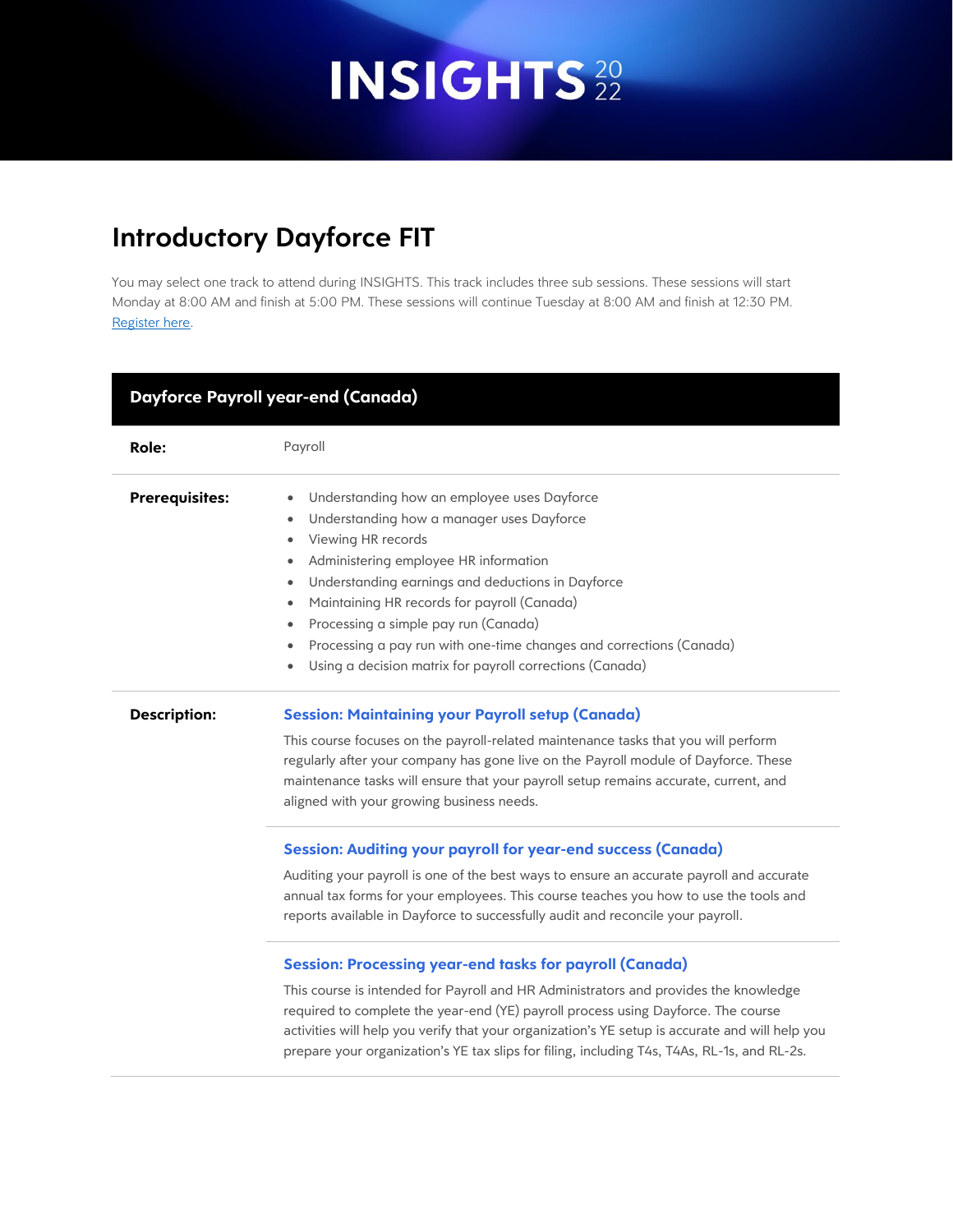### **Introductory Dayforce FIT**

| <b>Introduction to Dayforce Reporting</b> |                                                                                                                                                                                                                                                                                                                                                                                                                                                                                            |  |  |
|-------------------------------------------|--------------------------------------------------------------------------------------------------------------------------------------------------------------------------------------------------------------------------------------------------------------------------------------------------------------------------------------------------------------------------------------------------------------------------------------------------------------------------------------------|--|--|
| Role:                                     | <b>HR</b><br><b>HRIS</b><br>Payroll<br>People & Culture<br><b>WFM</b>                                                                                                                                                                                                                                                                                                                                                                                                                      |  |  |
| <b>Prerequisites:</b>                     | Using fixed format reports in Dayforce<br>۰<br>Any Dayforce virtual class or hands-on experience with Dayforce                                                                                                                                                                                                                                                                                                                                                                             |  |  |
| <b>Description:</b>                       | <b>Session: Creating reports using the Report Designer</b>                                                                                                                                                                                                                                                                                                                                                                                                                                 |  |  |
|                                           | Do you have a need to go beyond the fixed-format reports that come with Dayforce? If<br>you do, this course will teach you how to create custom reports from Dayforce templates<br>and topics to expand your reporting options. Using the Dayforce Report Designer, you will<br>learn how to group and filter data, create totals, schedule reports and distribute them.                                                                                                                   |  |  |
|                                           | <b>Session: Creating custom fields with SQL using the Report Designer</b>                                                                                                                                                                                                                                                                                                                                                                                                                  |  |  |
|                                           | Do you already know how to use the Report Designer to create reports in Dayforce, but<br>find that you need to manipulate the data in the columns on your reports? This course<br>teaches you how to create custom fields that manipulate date and time data, reformat<br>text, and perform arithmetic calculations on numeric data. You will use one or more<br>Structured Query Language (SQL) functions to create an expression that displays the data<br>you want in the custom field. |  |  |
|                                           | <b>Session: Practical reporting cases</b>                                                                                                                                                                                                                                                                                                                                                                                                                                                  |  |  |
|                                           | Do you have experience creating custom reports but want to learn tips and tricks that will<br>help make Dayforce reporting faster and easier? If so, then this class is for you. In this<br>course, you will go through common Payroll, WFM, Benefits and HR scenarios and create<br>reports based on real world customer solutions.                                                                                                                                                       |  |  |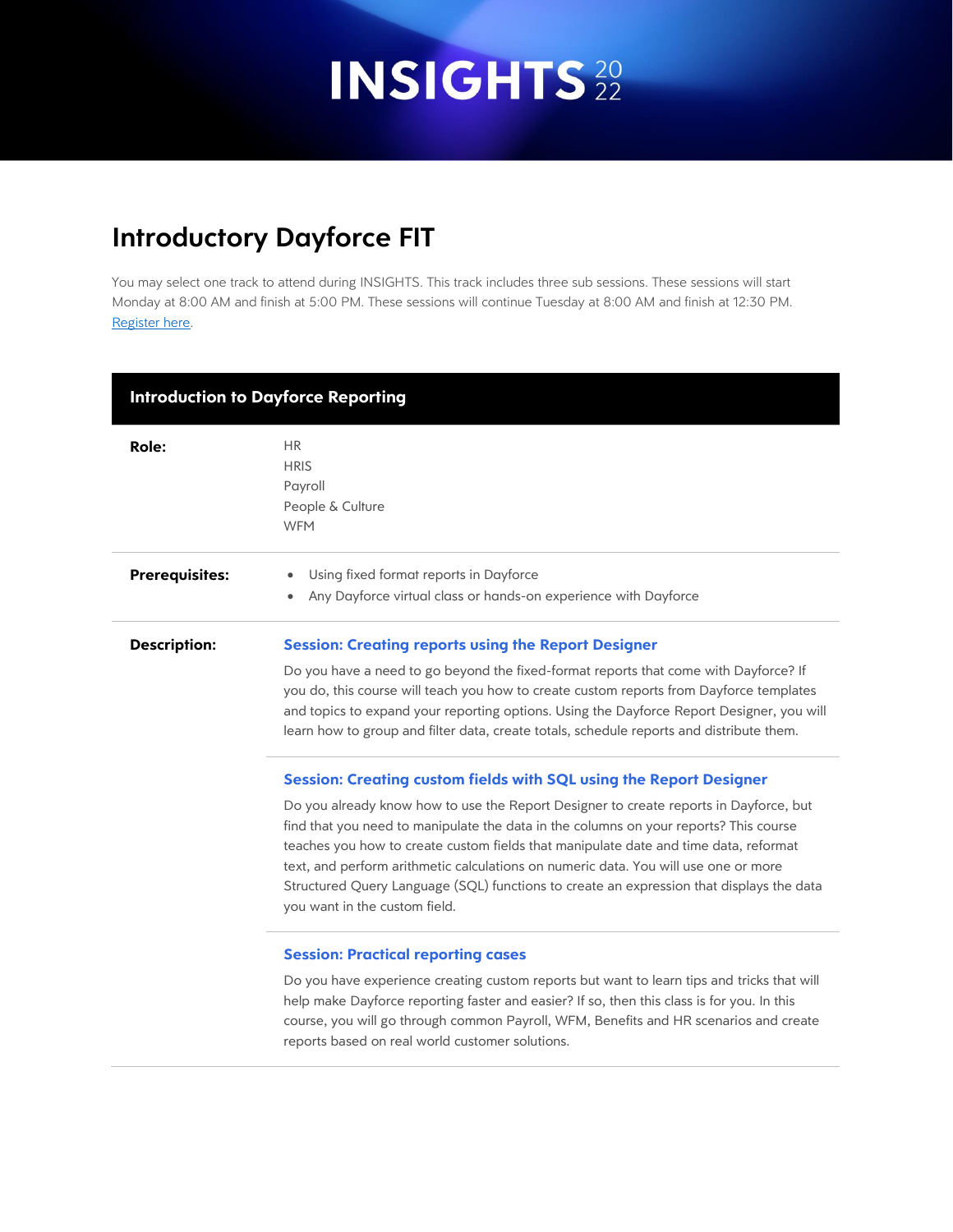### **Introductory Dayforce FIT**

| Finding and retaining talent: Recruiting, Performance and Compensation |                                                                                                                                                                                                                                                                                                                                                                                                                                                                                                                                                                                                                                                                                                                                                                                                                                                                                                                                                                                                                                                                                                                              |  |  |
|------------------------------------------------------------------------|------------------------------------------------------------------------------------------------------------------------------------------------------------------------------------------------------------------------------------------------------------------------------------------------------------------------------------------------------------------------------------------------------------------------------------------------------------------------------------------------------------------------------------------------------------------------------------------------------------------------------------------------------------------------------------------------------------------------------------------------------------------------------------------------------------------------------------------------------------------------------------------------------------------------------------------------------------------------------------------------------------------------------------------------------------------------------------------------------------------------------|--|--|
| <b>Role:</b>                                                           | <b>HR</b><br>People & Culture                                                                                                                                                                                                                                                                                                                                                                                                                                                                                                                                                                                                                                                                                                                                                                                                                                                                                                                                                                                                                                                                                                |  |  |
| <b>Prerequisites:</b>                                                  | Understanding how an employee uses Dayforce<br>٠<br>Understanding how a manager uses Dayforce<br>٠<br>Viewing HR records<br>$\bullet$                                                                                                                                                                                                                                                                                                                                                                                                                                                                                                                                                                                                                                                                                                                                                                                                                                                                                                                                                                                        |  |  |
| <b>Description:</b>                                                    | <b>Session: Managing job postings and candidates in Recruiting</b><br>Are you responsible for finding and hiring employees for your organization? Dayforce<br>Recruiting includes robust functionality for Recruiters and Hiring Managers to make the<br>entire hiring process easier. In this class learn how you can create job requisitions, post<br>jobs, manage candidates, review a list of talent to find preferred candidates, create offer<br>letters, and hire the desired candidate all within Dayforce.                                                                                                                                                                                                                                                                                                                                                                                                                                                                                                                                                                                                          |  |  |
|                                                                        | <b>Session: Managing the performance cycle</b><br>This course is intended for managers and administrators responsible for carrying out the<br>review process. In today's competitive global market, many organizations are looking to<br>more effectively leverage their most valuable resource - their people. An engaged and<br>motivated workforce is excited to contribute to your organization and celebrate<br>organizational success. Performance management programs have traditionally been<br>compliance-driven, annual processes that are soon forgotten after a review is filed. But<br>today, organizations realize the importance of regular, strategic goal setting and<br>collaborative feedback in increasing employee engagement. Dayforce Performance<br>features support your organization in implementing and managing effective performance<br>management practices. You will learn how both employees and managers can use<br>Dayforce to set goals and track progress toward these goals throughout the review period<br>and leverage this information during the review and merit decision process. |  |  |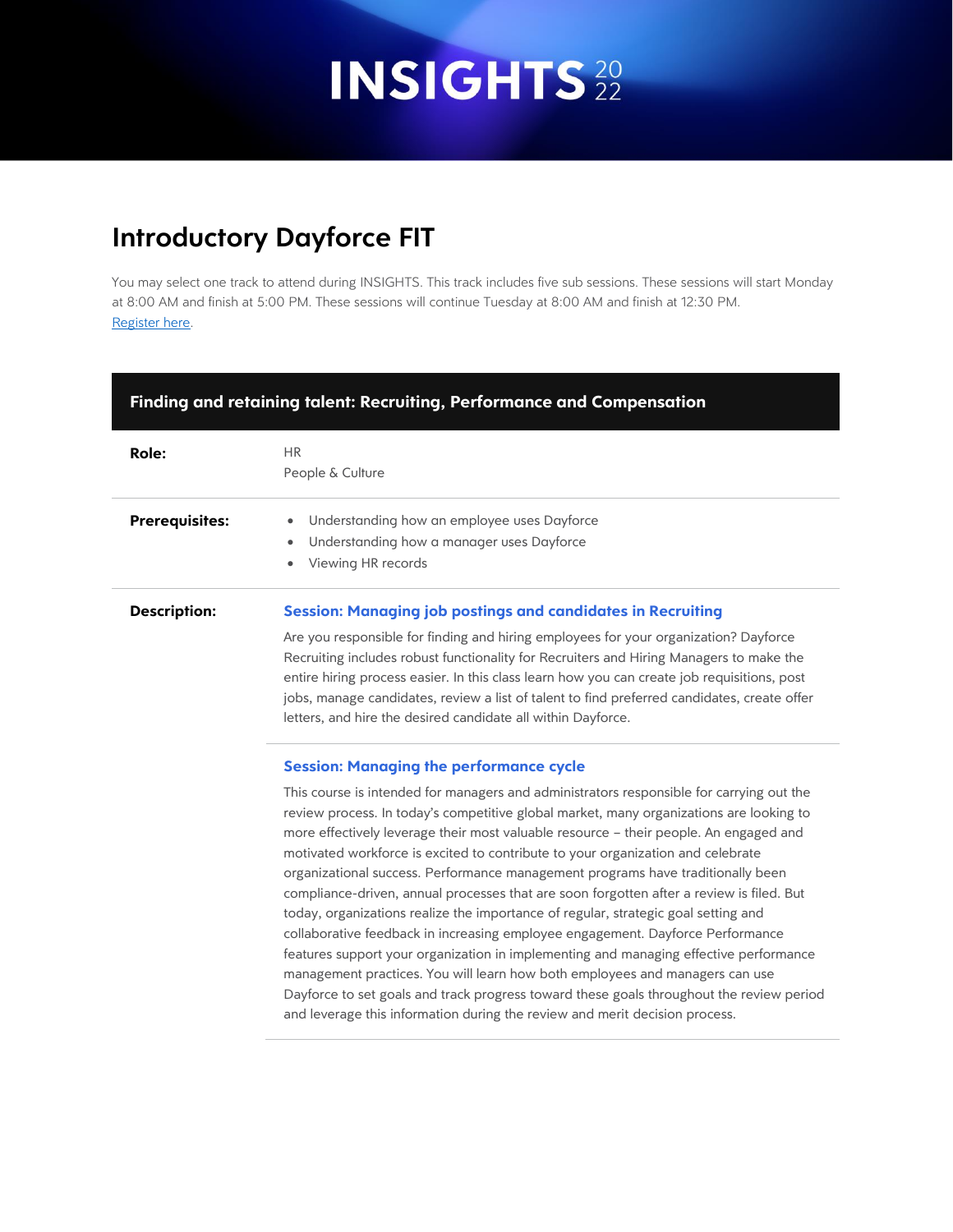#### **Session: Setting up Performance**

This course is for administrators who will use Dayforce Performance to facilitate your organization's performance management process. It provides a detailed explanation of the steps required to configure the Performance module.

#### **Session: Managing the compensation cycle**

This course is intended for managers and administrators involved in the compensation process. By rewarding the efforts of a company's most valuable asset – their people – companies can help inspire employees to put forward their best effort and help boost employee's support of the company. Dayforce Compensation allows you to make compliant and informed decisions to help reward the people within your organization, and provides you with visibility into individual data, as well as organizational trends. You'll be able to easily collaborate across different levels of management, and subsequently execute the decisions around how you wish to reward employees.

#### **Session: Setting up Compensation**

This course is intended for HR administrators who are responsible for creating and maintaining their organization's compensation cycles. Setting up Compensation walks you through the Dayforce features that are part of the compensation process and you will learn how to create compensation cycles that align with your company's compensation budget, pay guidelines, and approval process.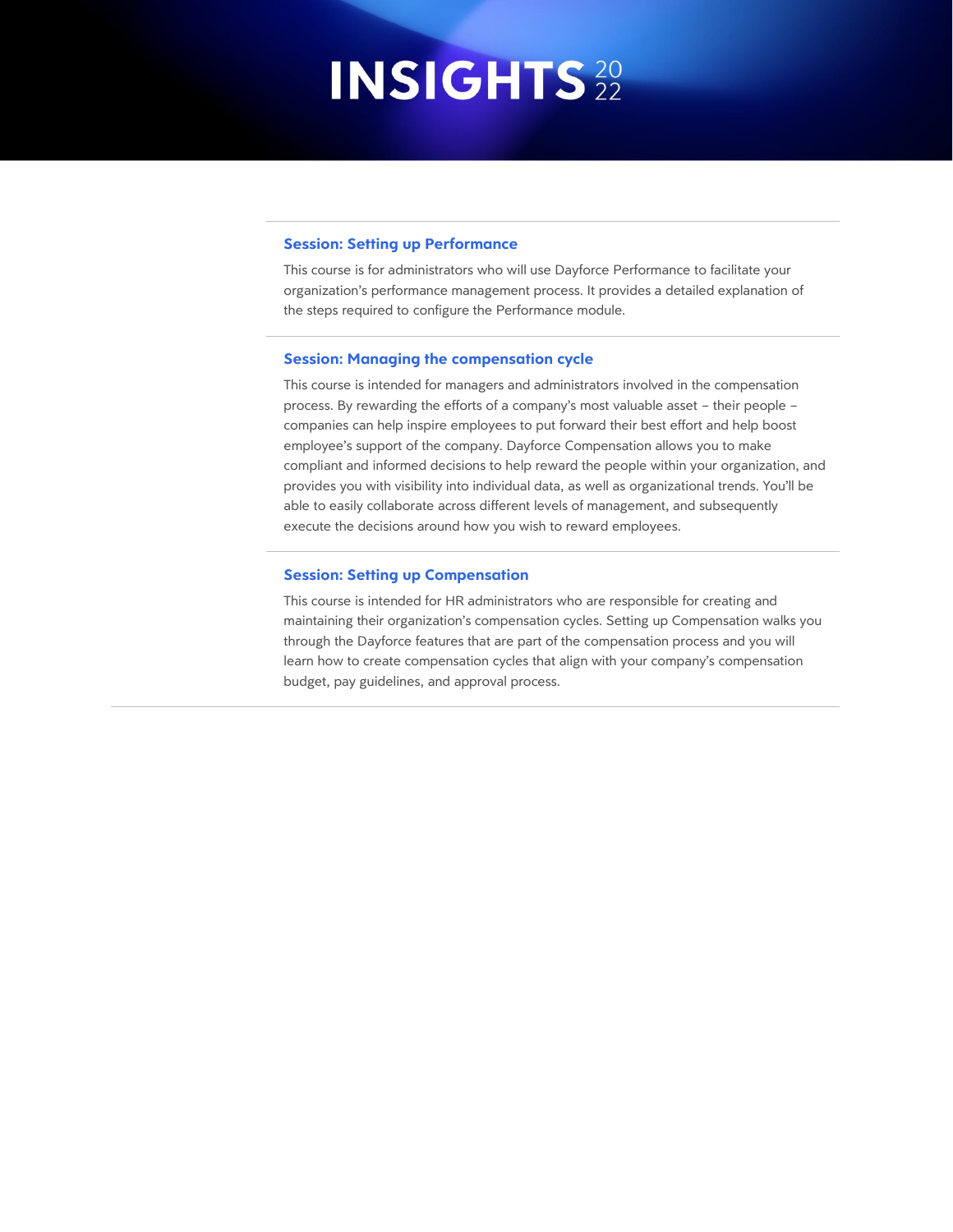### **Introductory Dayforce FIT**

You may select one track to attend during INSIGHTS. This track includes three sub sessions. These sessions will start Monday at 8:00 AM and finish at 5:00 PM. These sessions will continue Tuesday at 8:00 AM and finish at 12:30 PM. [Register here.](https://web.cvent.com/event/3a06814c-3fe4-4efb-ba6c-12f79fa852eb/summary)

| <b>Configuring Dayforce Workforce Management</b> |                                                                                                                                                                                                                                                                                                                                                                                                                                                                                                                                                                                                                                                                                                                                                                                                                   |  |
|--------------------------------------------------|-------------------------------------------------------------------------------------------------------------------------------------------------------------------------------------------------------------------------------------------------------------------------------------------------------------------------------------------------------------------------------------------------------------------------------------------------------------------------------------------------------------------------------------------------------------------------------------------------------------------------------------------------------------------------------------------------------------------------------------------------------------------------------------------------------------------|--|
| <b>Role:</b>                                     | <b>WFM</b>                                                                                                                                                                                                                                                                                                                                                                                                                                                                                                                                                                                                                                                                                                                                                                                                        |  |
| <b>Prerequisites:</b>                            | Understanding how an employee uses Dayforce<br>Understanding how a manager uses Dayforce<br>$\bullet$<br>Viewing HR records<br>$\bullet$<br><b>Understanding Workforce Management</b><br>$\bullet$<br>Scheduling employees for work<br>$\bullet$<br>Viewing, editing, and approving employee timesheets<br>$\bullet$<br>Defining security and global settings<br>$\bullet$                                                                                                                                                                                                                                                                                                                                                                                                                                        |  |
| <b>Description:</b>                              | <b>Session: Setting up schedules</b><br>Do you need to schedule employees? Are there rules around how your employees are<br>scheduled? If so, this course discusses how to set up Dayforce to create schedules for<br>your employees using your company's scheduling rules. This course will take you through<br>the first steps of setting up schedules, to creating the employee schedule policy through to<br>shift rotations and schedule creation. Now that you have set up everything for creating<br>schedules you will test your schedule set up and verify your set up.                                                                                                                                                                                                                                  |  |
|                                                  | Session: Setting up timesheet parameters & time tracking requirements<br>One of the most important aspects of workforce management is capturing when and<br>where employees work. Dayforce tracks this information using timesheets. In this course,<br>we will set default parameters for the Timesheets feature and define time tracking<br>requirements by creating pay codes that represent what employees are doing during their<br>shifts and pay categories that indicate how that time is paid. In addition, we will create<br>pay categories groups that can be used for reporting purposes and pay code groups that<br>can be used to restrict pay codes to certain users. You will leave this course prepared to<br>work closely with your implementation project team to configure your timesheet and |  |

determine your pay codes for timesheets and reporting.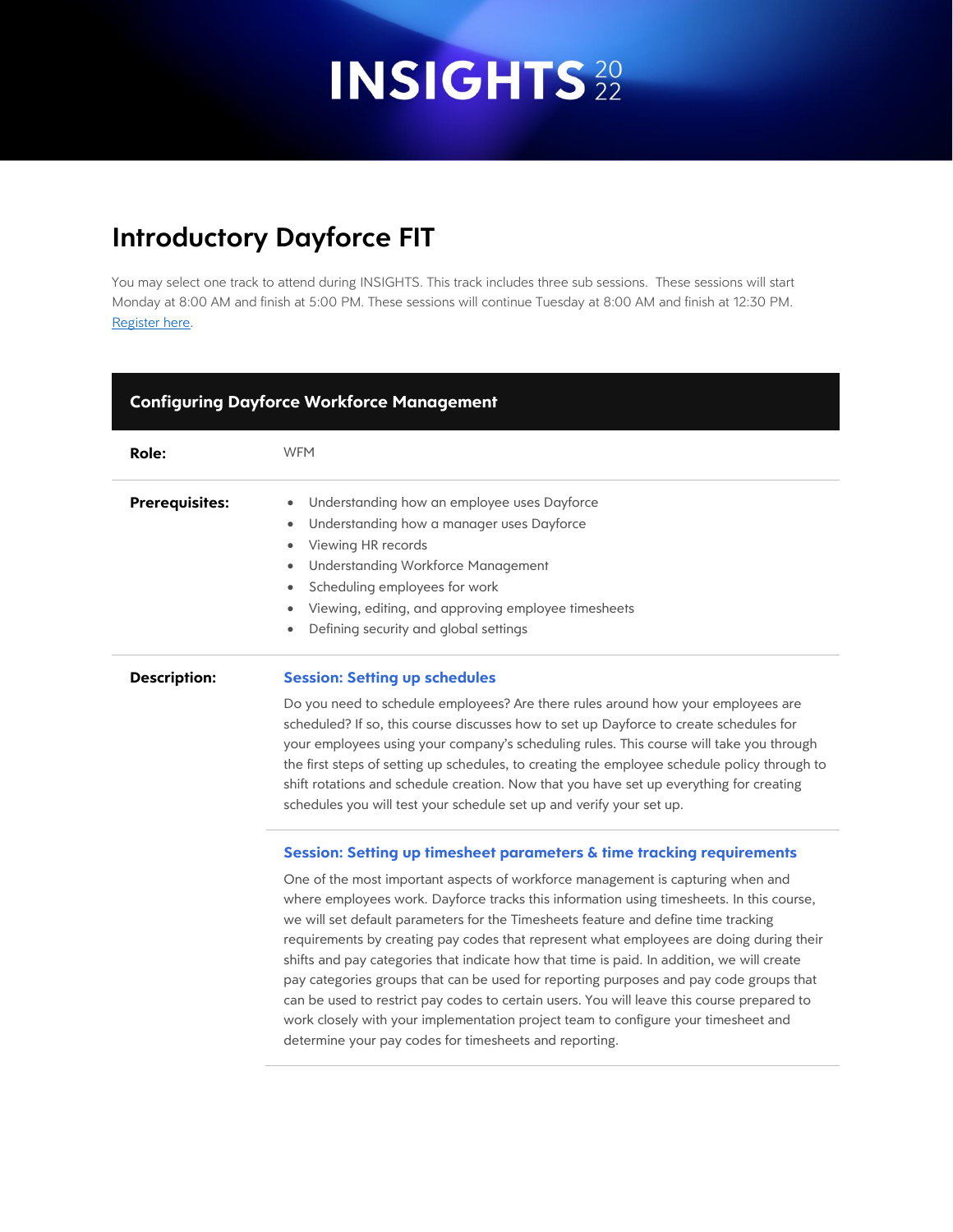#### **Session: Setting up time capture & gross pay calculations**

In this course, you will setup how employees are paid. Do your employees punch in at a clock or are they salaried? How is overtime paid for your employees? What are your rules around paying holiday pay? These are all items you will configure as part of the employees' punch policy and pay policy. You will go through a variety of activities to configure these two policies for your employees and understand how these policies work together to capture time and calculate employees gross pay.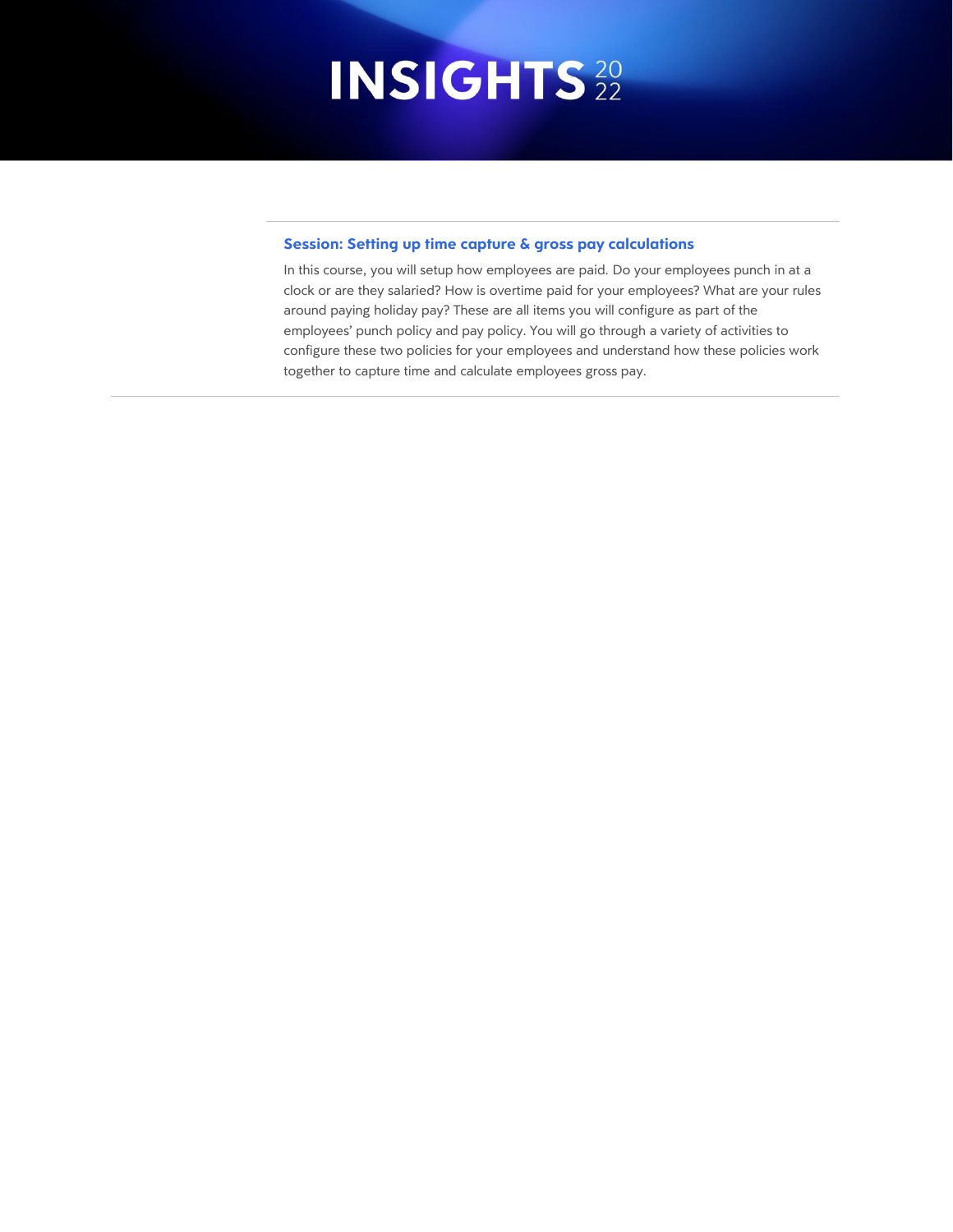### **Advanced Dayforce FIT**

| <b>Dayforce workflows and forms</b> |                                                                                                                                                                                                                                                                                                                                                                                                                                                                                                                                                                                                                                                                                                                                           |  |
|-------------------------------------|-------------------------------------------------------------------------------------------------------------------------------------------------------------------------------------------------------------------------------------------------------------------------------------------------------------------------------------------------------------------------------------------------------------------------------------------------------------------------------------------------------------------------------------------------------------------------------------------------------------------------------------------------------------------------------------------------------------------------------------------|--|
| Role:                               | <b>HR</b><br><b>HRIS</b>                                                                                                                                                                                                                                                                                                                                                                                                                                                                                                                                                                                                                                                                                                                  |  |
| <b>Prerequisites:</b>               | Hands-on experience with Dayforce<br>Understanding how an employee uses Dayforce<br>$\bullet$<br>Understanding how a manager uses Dayforce<br>$\bullet$<br>Viewing HR records<br>$\bullet$<br>Administering employee HR information<br>XML knowledge                                                                                                                                                                                                                                                                                                                                                                                                                                                                                      |  |
| <b>Description:</b>                 | <b>Session: Setting up Self-Service workflows and managing forms</b><br>This course is intended for administrators who are required to develop or maintain<br>workflows and forms for Dayforce Self-Service. That application uses workflows to<br>automate business processes. When a user initiates a workflow by submitting an<br>associated form, or guided process, the workflow determines what happens at each stage<br>of the process. The Dayforce HR Self-Service features rely on Dayforce messaging to<br>route and display forms and notifications. In this course you'll learn about the Dayforce HR<br>Self-Service features used to document, enforce, and automate business processes.                                   |  |
|                                     | <b>Session: Using advanced workflow techniques in Self-Service</b><br>Are you familiar with setting up form approvals in Dayforce but wondering what<br>techniques you can use to further tailor form processing? This course will help inspire<br>more creativity when using forms and addresses how to handle the following situations<br>you may come across in your day to day activities. You will learn how to move forms along<br>workflows after a certain amount of time for approvers who are slow in responding,<br>create a different version of the same form for different groups such as employees and<br>managers, and show only certain fields to employees on the form and more fields to<br>managers on the same form. |  |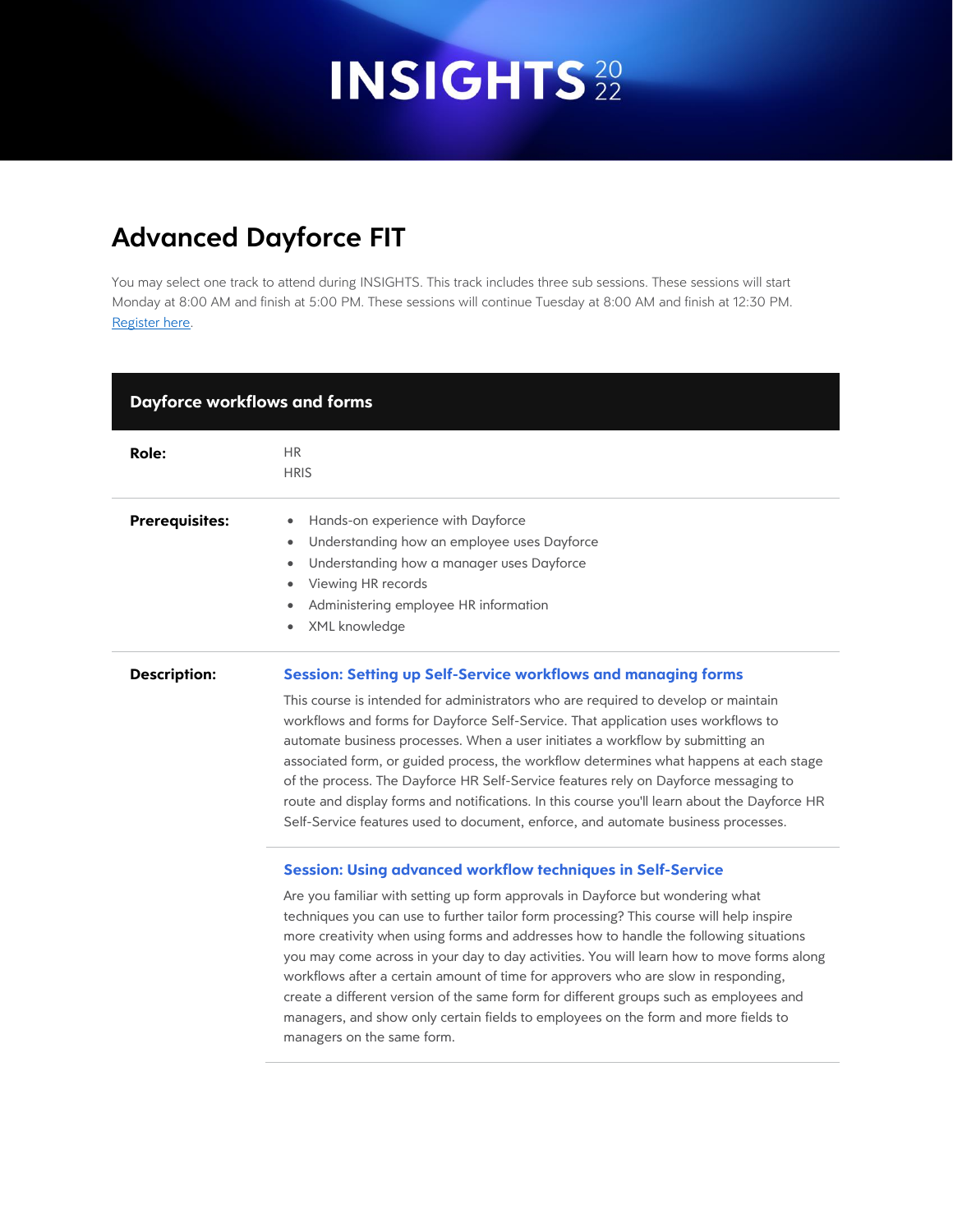### **Session: Modifying and creating forms**

This course is intended for administrators and managers that will be involved in modifying, creating, and configuring forms in Dayforce. Forms are used in conjunction with workflows to update employee data and add new records. This course will also demonstrate how employee properties can be used in forms.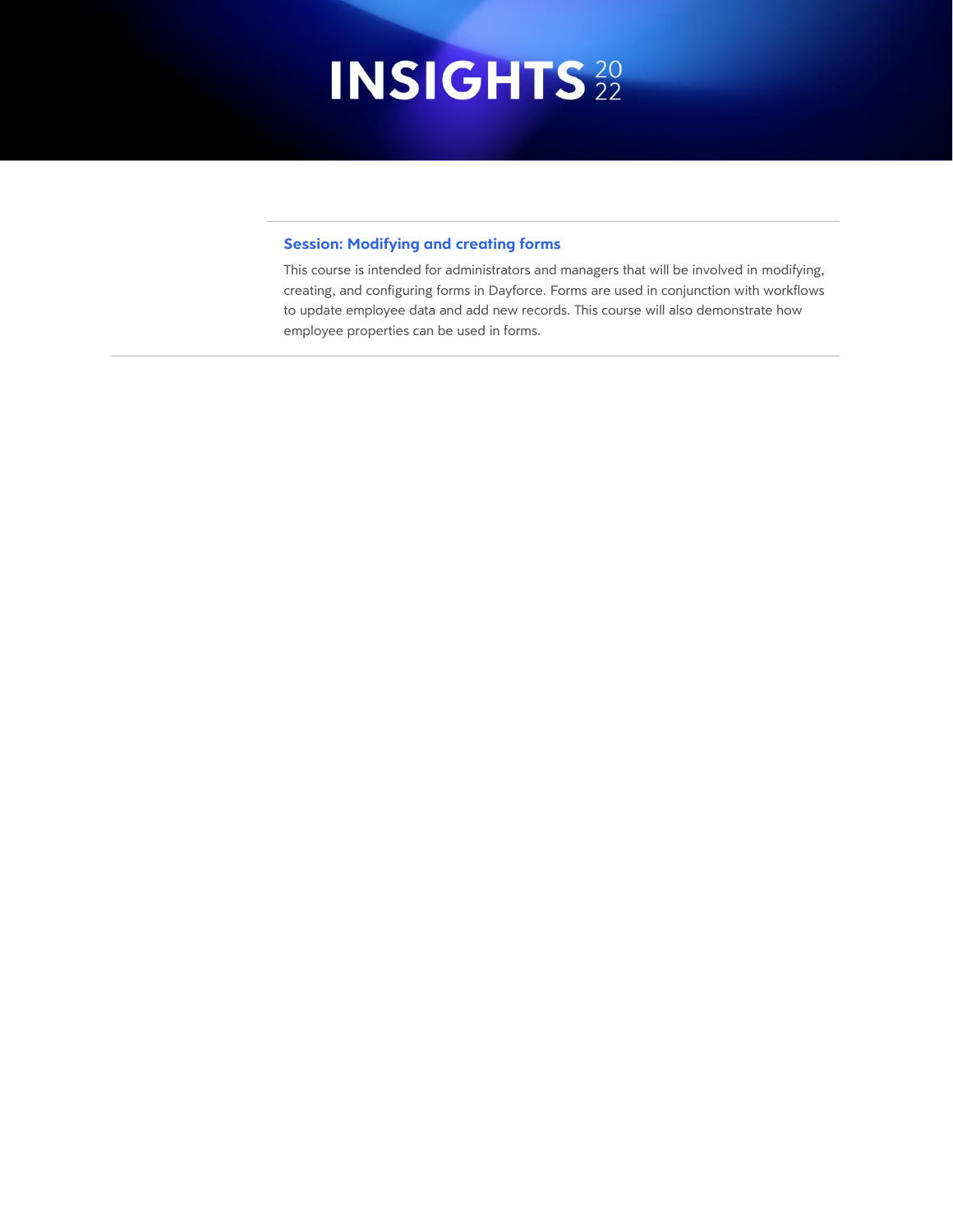### **Advanced Dayforce FIT**

You may select one track to attend during INSIGHTS. This track includes one session which is a day and a half long. This session will start Monday at 8:00 AM and finish at 5:00 PM. The session will continue Tuesday at 8:00 AM and finish at 12:30 PM.

[Register here.](https://web.cvent.com/event/3a06814c-3fe4-4efb-ba6c-12f79fa852eb/summary)

| Designing and building custom reports |                                                                                                                                                                                                                                                                                                                                                                                                                                                                                                                                                                                                                                            |  |
|---------------------------------------|--------------------------------------------------------------------------------------------------------------------------------------------------------------------------------------------------------------------------------------------------------------------------------------------------------------------------------------------------------------------------------------------------------------------------------------------------------------------------------------------------------------------------------------------------------------------------------------------------------------------------------------------|--|
| Role:                                 | <b>HRIS</b>                                                                                                                                                                                                                                                                                                                                                                                                                                                                                                                                                                                                                                |  |
| <b>Prerequisites:</b>                 | Hands-on experience with Dayforce<br>٠<br>Creating reports using Report Designer - Part 1<br>$\bullet$<br>Creating reports using Report Designer - Part 2<br>Creating custom fields with SQL using Report Designer<br>٠<br>Expanding reports using the Dataset Builder<br>٠<br>Practical reporting cases<br>٠                                                                                                                                                                                                                                                                                                                              |  |
|                                       | <b>Good to Have</b><br>Familiarity working with Dayforce Payroll or Workforce Management<br>$\bullet$<br>Experience using functions in Excel<br>٠<br>Experience using functions in SQL<br>$\bullet$<br>An understanding of relational database concepts<br>Experience with other report creation tools to create reports that retrieve data from a<br>$\bullet$<br>transactional database                                                                                                                                                                                                                                                  |  |
| <b>Description:</b>                   | This course is for customers who will be creating Dayforce reports to meet organizational<br>reporting requirements. This course covers how to analyze report requirements in order<br>to translate the requirements into finished Dayforce reports.<br>By completing this course, you will be able to:<br>Analyze report requirements to determine the type of data to be retrieved, the scope<br>of data to be included in the report, and the best way to present the data in the<br>finished report.<br>Use various report creation techniques to transform a thoroughly analyzed report<br>٠<br>requirement into an effective report. |  |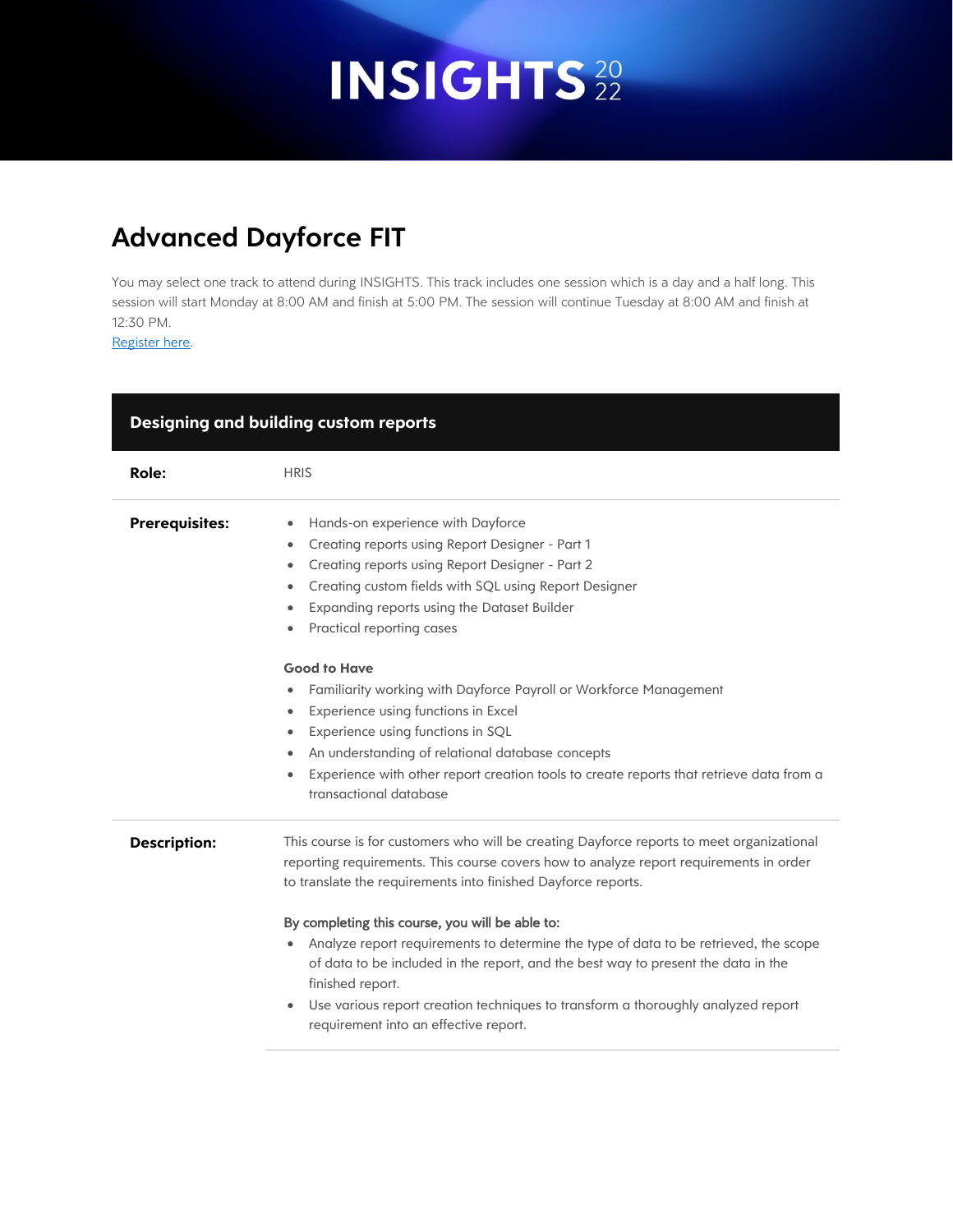### **Advanced Dayforce FIT**

| <b>Implementing Dayforce Onboarding, Engagement and Succession Planning</b> |                                                                                                                                                                                                                                                                                                                                                                                                                                                                                                                                                                                                                                                                                                                                                                                                                                                             |  |  |  |  |
|-----------------------------------------------------------------------------|-------------------------------------------------------------------------------------------------------------------------------------------------------------------------------------------------------------------------------------------------------------------------------------------------------------------------------------------------------------------------------------------------------------------------------------------------------------------------------------------------------------------------------------------------------------------------------------------------------------------------------------------------------------------------------------------------------------------------------------------------------------------------------------------------------------------------------------------------------------|--|--|--|--|
| <b>Role:</b>                                                                | <b>HR</b><br>People & Culture                                                                                                                                                                                                                                                                                                                                                                                                                                                                                                                                                                                                                                                                                                                                                                                                                               |  |  |  |  |
| <b>Prerequisites:</b>                                                       | Hands-on experience with Dayforce<br>$\bullet$<br>Understanding how an employee uses Dayforce<br>٠<br>Understanding how a manager uses Dayforce<br>٠<br>Viewing HR records<br>Understanding organizational structure<br>$\bullet$<br>Setting up organizational structure<br>$\bullet$<br>Maintaining organizational structure<br>$\bullet$<br>Defining security and global settings<br>$\bullet$<br>Setting up employee classifications and HR tracking<br>$\bullet$<br>Updating employee information with data mapping<br>$\bullet$<br>Administering employee HR information<br>$\bullet$<br>Setting up Self-Service workflows and managing forms                                                                                                                                                                                                          |  |  |  |  |
| <b>Description:</b>                                                         | <b>Session: Implementing Dayforce Onboarding</b><br>Administrators need to maintain data in the HR record in real time to ensure its accuracy,<br>as well as understand the significance of making changes. This course discusses how to<br>make key changes to an employee's HR record in People and, more importantly, explains<br>how those changes impact payroll processing. Organizations spend a substantial amount<br>of time and money to recruit and hire someone they feel like will be a good fit for the job<br>and for the organization. Once that person is hired, the first days and weeks on the job<br>are critical in defining their perception of the organization, and their fit within that<br>organization. An engaging and structured onboarding process can help the first<br>impression that an organization makes to a new hire. |  |  |  |  |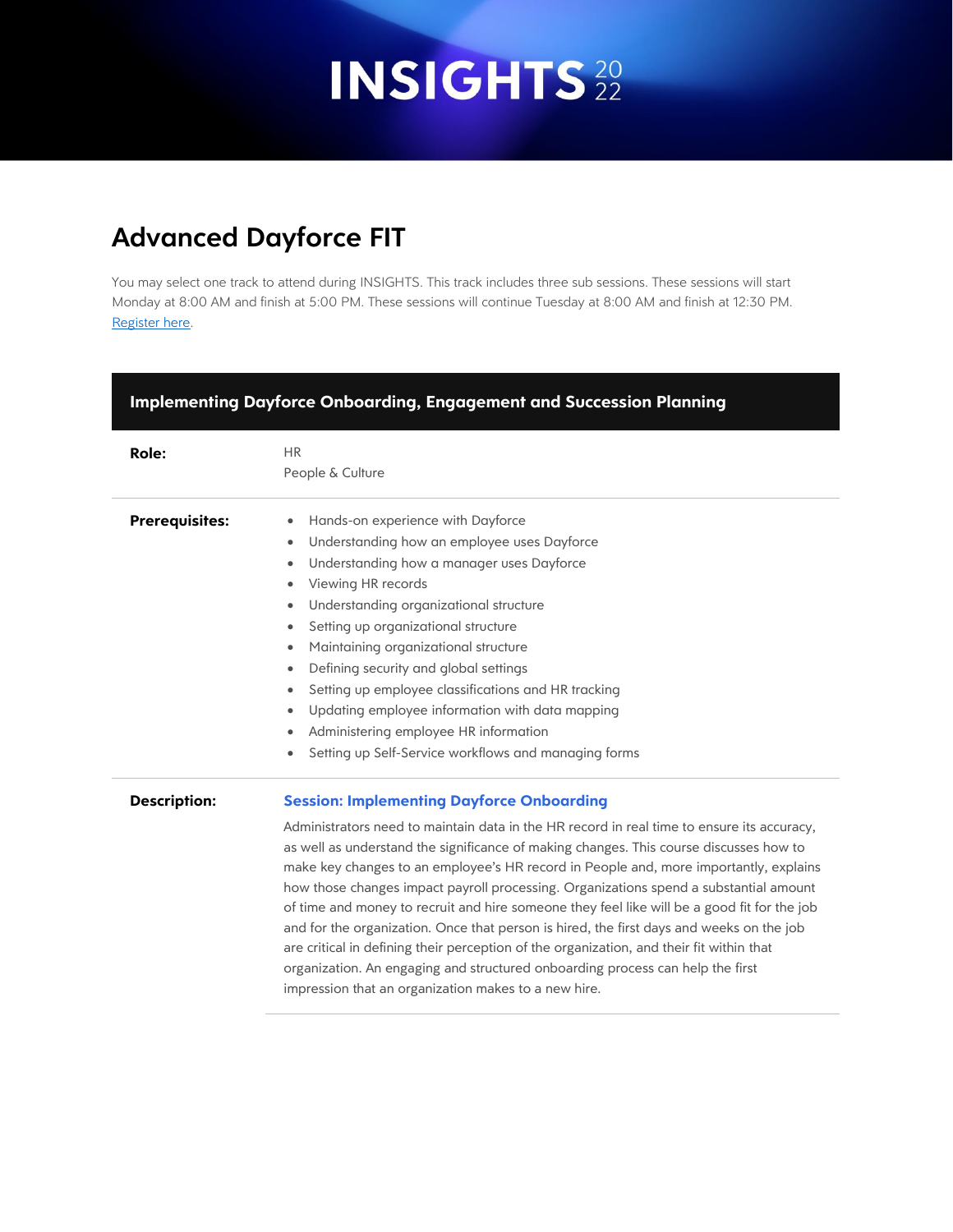#### **Session: Implementing Dayforce Engagement**

The Engagement module in Dayforce is used to view and analyze the results of data gathered by surveying employees. You can configure custom surveys to send to employees, then review and analyze their responses in the application. This data arms users with data-driven insights to help develop strategies for their workforce, including tools to drive change, boost retention, and motivate employees to meet business goals. This course describes how to configure and guide a customer through configuring Engagement to best suit their needs.

#### **Session: Implementing Dayforce Succession Planning**

The Succession Planning module in Dayforce helps an organization prepare for people changes while also developing talent from within. With Dayforce, an organization can support business continuity, increase employee engagement, and reduce employee turnover. This course describes how to configure and guide a customer through configuring Succession Planning to best suit their needs.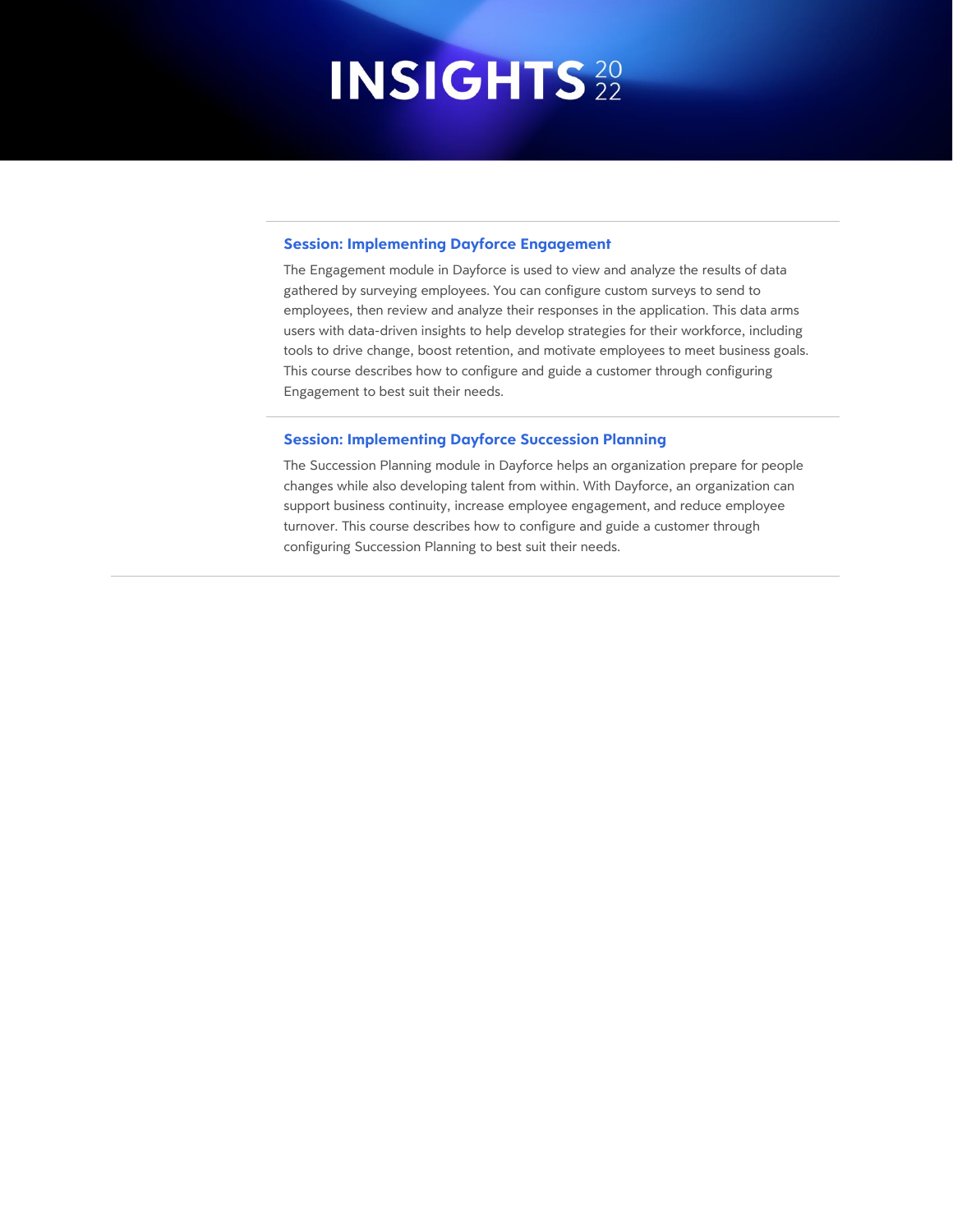### **Advanced Dayforce FIT**

You may select one track to attend during INSIGHTS. This track includes one session which is a day and a half long. This session will start Monday at 8:00 AM and finish at 5:00 PM. The session will continue Tuesday at 8:00 AM and finish at 12:30 PM.

[Register here.](https://web.cvent.com/event/3a06814c-3fe4-4efb-ba6c-12f79fa852eb/summary)

| <b>Implementing Dayforce Entitlements (for Activate customers only)</b> |                                                                                                                                                                                                                                                                                                                                                                                                                                                                                                                                                                                                                                    |  |
|-------------------------------------------------------------------------|------------------------------------------------------------------------------------------------------------------------------------------------------------------------------------------------------------------------------------------------------------------------------------------------------------------------------------------------------------------------------------------------------------------------------------------------------------------------------------------------------------------------------------------------------------------------------------------------------------------------------------|--|
| Role:                                                                   | <b>WFM</b>                                                                                                                                                                                                                                                                                                                                                                                                                                                                                                                                                                                                                         |  |
| <b>Prerequisites:</b>                                                   | Must be an Activate customer<br>Hands-on experience with Dayforce<br>٠<br><b>Understanding Entitlements</b><br>٠<br>Submitting and approving Time Away from Work requests<br>٠<br>Viewing HR records<br>Setting up schedules<br>٠<br>Setting up timesheet parameters & time tracking requirements<br>$\bullet$<br>Setting up time capture & gross pay calculations<br>Setting up balances and entitlements                                                                                                                                                                                                                         |  |
| <b>Description:</b>                                                     | This course discusses how to configure, test and audit entitlements and time off balances.<br>Specifically, we will focus on how to leverage the Activate tool to streamline entitlement<br>configuration using multiple entitlement requirements such as standard accrual-based<br>entitlements, as well as more complex grant-based entitlements and balance cascades.<br>While entitlement requirements are unique to each organization, this course will provide a<br>foundational understanding of how to build and troubleshoot most common entitlement<br>scenarios and give insight into the Activate Entitlements wizard. |  |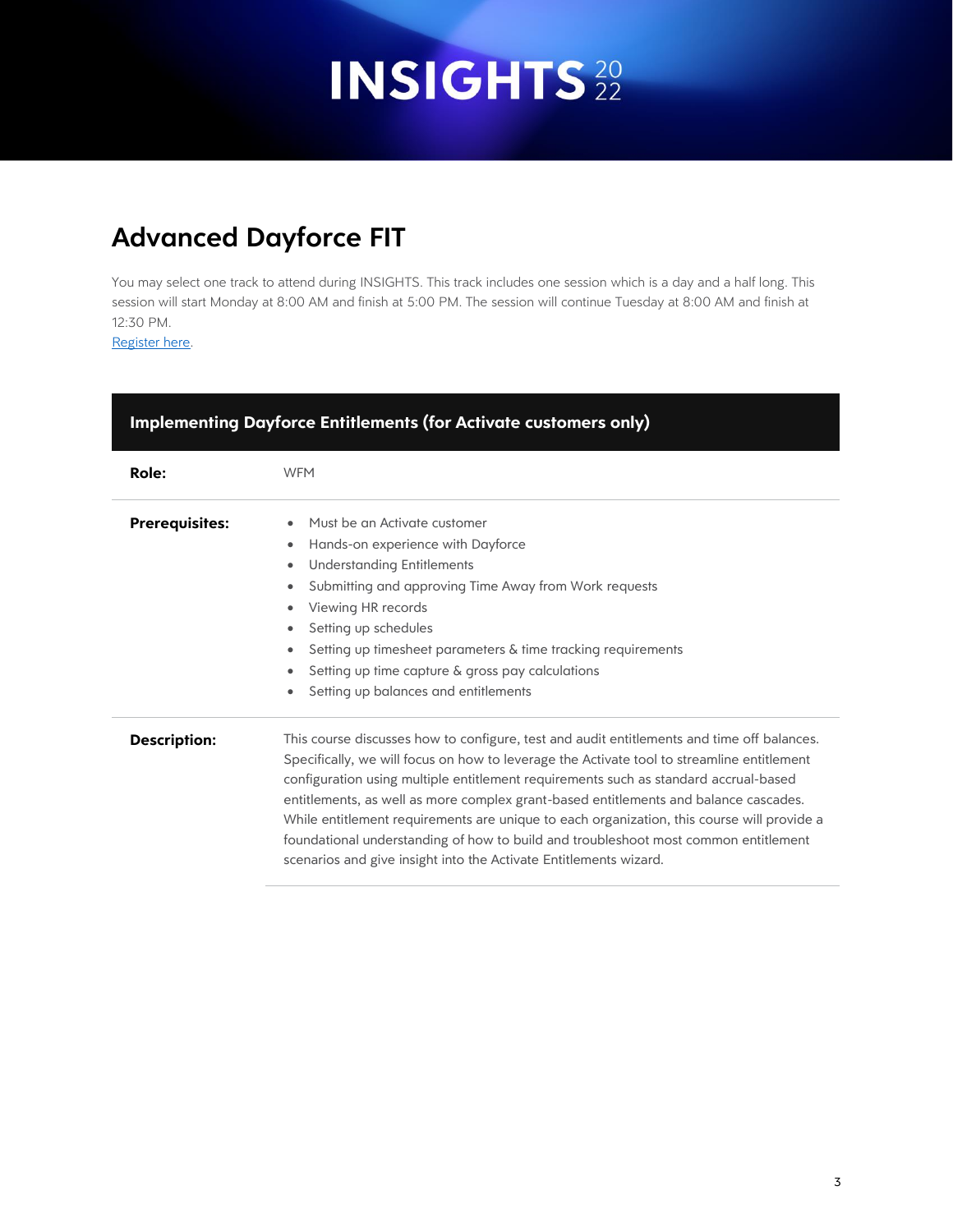### **Frequently Asked Questions**

### **What is Dayforce FIT?**

Taking place before the official conference kickoff, Dayforce Fast-paced Interactive Training (FIT) offers a range of courses for Dayforce power users. With a maximum of 30 participants per room, these 1.5-day Dayforce product training tracks provide hands-on instruction and dedicated attention from subject matter experts. Ceridian will provide computers for all Dayforce FIT session attendees.

#### **What is the price of Dayforce FIT?**

The cost for a customer to attend Dayforce FIT is \$895 USD.

#### **When should I arrive to attend Dayforce FIT sessions?**

Dayforce FIT will run from 8 a.m. to 5 p.m. Monday, November 7 and continue through the morning of Tuesday, November 8. INSIGHTS breakouts and general sessions will begin Tuesday afternoon.

#### **What are the prerequisites for Dayforce FIT?**

The prerequisites for each Dayforce FIT track are outlined in the INSIGHTS 2022 Dayforce FIT catalogue.

### **Will you be enforcing the Dayforce FIT prerequisites?**

To ensure the best experience for all session participants, we will be enforcing the Dayforce FIT prerequisites. You should plan to take Dayforce Live classes or email [education@dayforce.com](mailto:education@dayforce.com) to request an exemption if you have comparable knowledge and experience.

#### **Do I need a live membership to complete the prerequisites?**

A live membership is needed to complete the Dayforce FIT prerequisites. If you do not have a live membership, please contact your Ceridian Sales Rep for assistance.

### **Can I have a copy of the PowerPoint decks for the sessions I attended?**

A link to the PowerPoint decks will be sent via email the week after the conference.

#### **How will I receive my certification?**

You can expect to receive your certification in November via email. Your Training Certificate lists each session you attended and the number of recertification credits awarded for each session. Make sure [Insightsconference@ceridian.com](mailto:Insightsconference@ceridian.com) is marked as safe in your email so you receive your transcript.